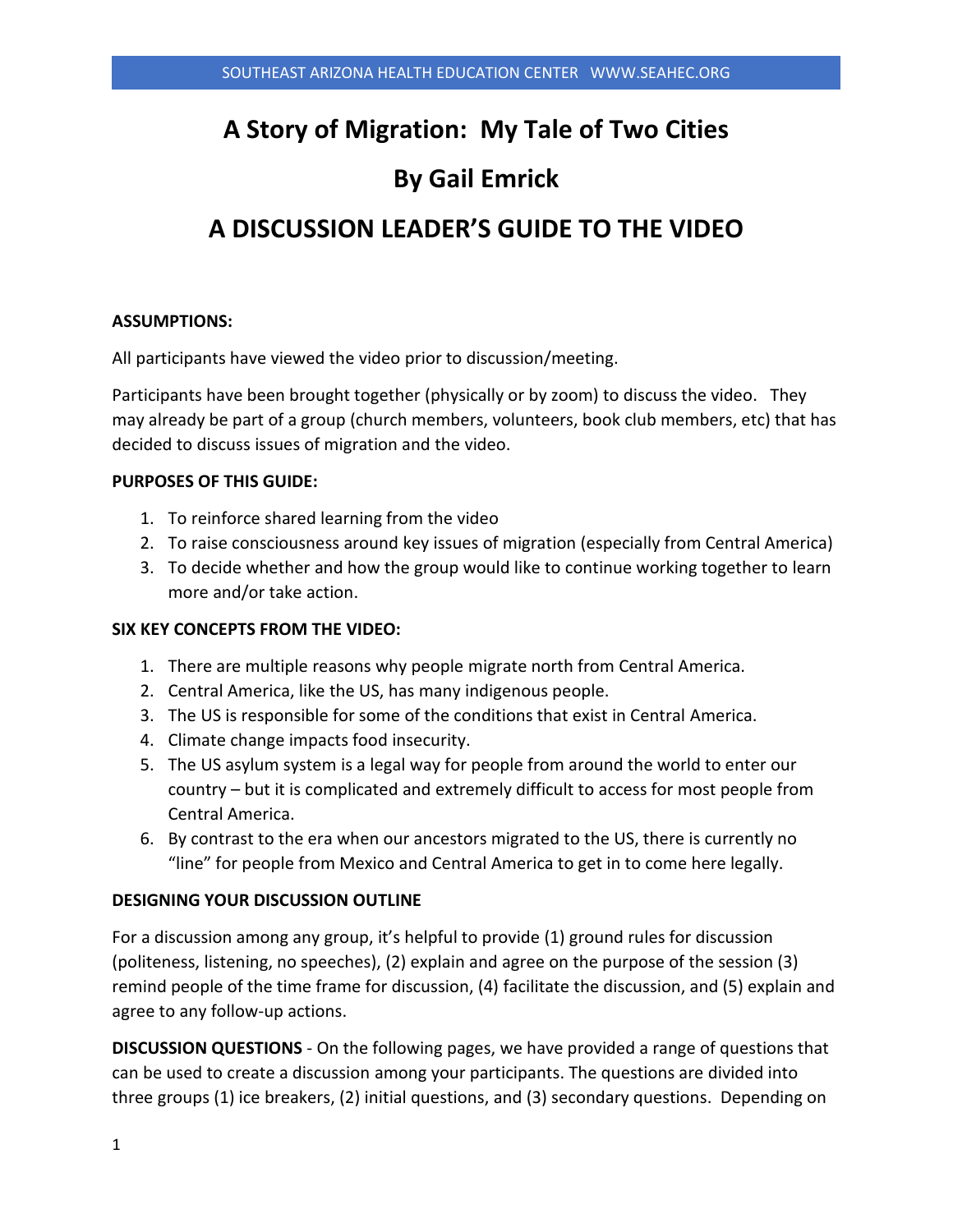the experiences and interests of the group, you can select questions from these options while adding any other questions that might be helpful for your group.

The **FURTHER STUDY AND ACTION** section of this guide offers ways for your group to think about how they might go forward individually or as a group to learn more or take action.

The **ADDITONAL RESOURCES** section of this guide provides you with select videos, reports, and articles that will help you learn more about root causes of migration of Central Americans to the US. It also provides a list of national organizations that work on immigration issues. In advance of your discussion, you may want to develop a list of local nonprofit or governmental organizations that support immigrants in your local community. This list could be a valuable resource to share with the group if you want to encourage them to get involved with immigrant support locally.

# **DISCUSSION QUESTIONS**

#### **ICE BREAKERS**

Brief, personal introductions from each member of the group

What did you like most of the video? Least? And why?

In three years, what will you remember about the film?

**INITIAL DISCUSSION QUESTIONS** (directly from the six key concepts, listed above)

- 1. What are some of the reasons that Central Americans migrate to the United States?
	- (1) Economic Insecurity, (2) Safety Concerns (gang violence, drug cartels, and lack of adequate, government-sponsored policing), (3) To reunite with family already living in the US. (4) corrupt, unstable governments, (5) climate change, and (6) lack of opportunity to improve lives.
- 2. What did we learn about the indigenous populations in Central America? Like indigenous populations in North America (Native Americans), most Latin American countries have separated their indigenous populations from upper class Europeanbased populations. Indigenous education, living conditions, and legal safety measures are inferior to those of their European counterparts.
- 3. What are some of the ways that the US has influenced Central American countries since the late 1800's?

The US has influenced Central American countries economically, politically, and militarily. United States' economic interests in these countries have allowed the US to dictate some of the governments policies and practices to ensure continued profits from the resources of the region. And US economic interests have been supported by our political leaders while influencing the leadership in the region.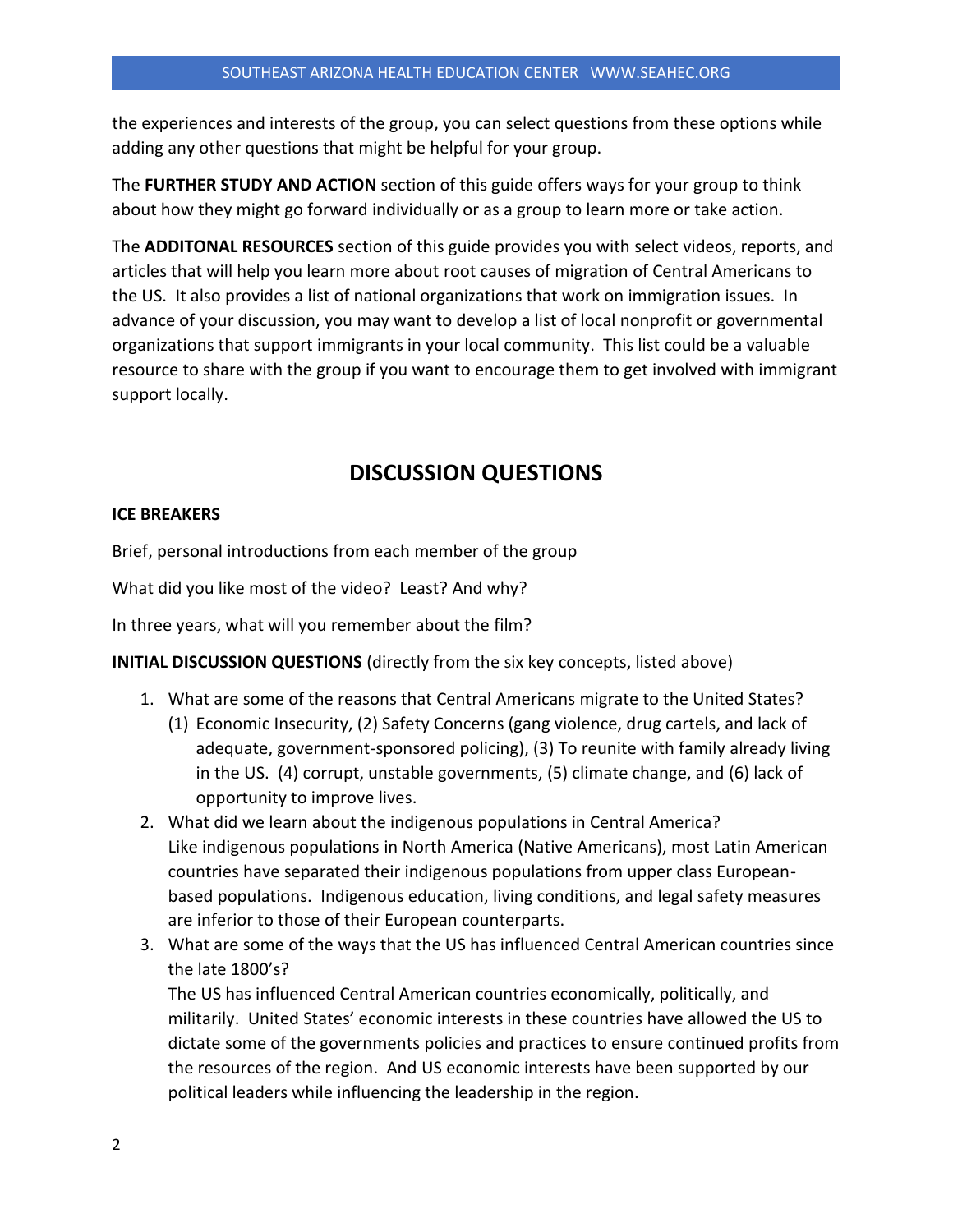- 4. What do we know about climate change in the Central American region? And how does this affect northern migration from these countries. Many Central Americans are subsistence farmers who rent or own small plots of land and whose families survive only because they can eat the crops they harvest. Climate change has already caused droughts and occasional storms causing flooding. If a subsistence farmer's crops are wiped out in a given year, the family will be undernourished if not starve.
- 5. What do we know about the US asylum system? And how does this apply to Central Americans?

The US asylum system is a legal way for people in harms way to enter the US and become US citizens. Based on a UN Convention from 1951 (post World War II), it applies to people who have been persecuted or fear persecution based on their religion, race, political beliefs, or social groups. Being indigenous and socially discriminated against has not been formally recognized at all in US asylum cases to date. To qualify for asylum, a person must have already migrated away from their country of origin to a second country – and they must be unable to return to their country of origin. There is no such thing as "economic asylum" and very little opportunity for Central Americans to obtain the few visas that allow people to come to the US to work here (temporarily or permanently).

6. Why don't these migrating Central Americans just get in line to get jobs in the US or to become US citizens?

Unless a Central American already has a close US citizen relative living the US who can sponsor their application for a family-preference visa, they are unlikely to qualify for the few work visas or few asylum visas that are available each year. Central Americans have almost no options for living and working in the US legally.

## **SECONDARY QUESTIONS**

- 1. Historically, how has the US treated new immigrants (Chinese, Irish, Italians, people of Latin American origin)? Are we satisfied with this process? If not, what can be done to change this?
- 2. How do nation states and borders support the separation of wealthy and poor nations and people? It is right or wrong for the US to keep people out? To keep people out while legally allowing for the flow of their products, goods and services?
- 3. What is the history and meaning of borders in our world today?

In early history – and to this day – natural borders, such as rivers, hills, mountains, forests, the migration patterns of birds and animals – have served to help humans find their way and survive. As hunting and gathering societies evolved into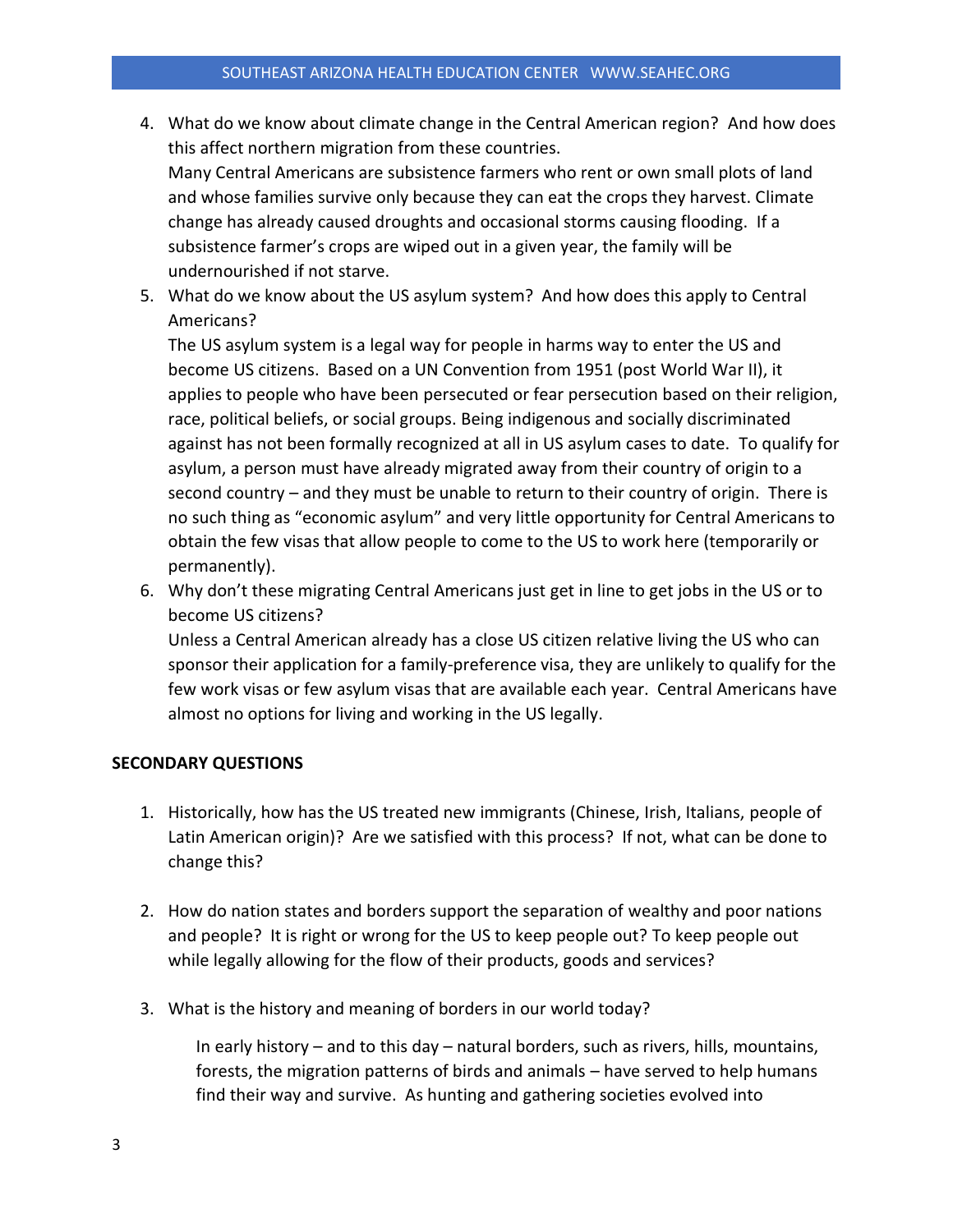agricultural societies, competition for resources increased. To oversimplify, competition gave rise to nation states and to protect their status, nation states established and protected their borders. But borders are fluid. As a result of invasions, wars and other factors, they change.

-Nation states control legal immigration or the legal right to cross borders. In terms of numbers, control ebbs and flows often reflecting the need for workers but also reflecting notions of which people are desirable and which aren't.

4. If one were to accept the premise that world-wide resources are sufficient to feed and shelter the world's population, and distribution systems can serve people equally would there be a need for borders?

Is it "human nature" to protect one's resources and access to them?

Is there a moral imperative to share resources? If yes, with whom and to what extent?

- 5. What do we know about immigrants in our local community (or our state)? What percentage of our population are immigrants? From what countries of origin do they come?
- 6. Does anyone here work with any local immigration organizations that support Central Americans (or other immigrants) in our community? If yes, could you share your experiences as a staff member, volunteer, or donor?

## **FURTHER STUDY AND ACTION**

Gail said that all that she had experienced and learned about Central America is "too much for one heart to bear." If the video touched your heart, how could we work together to:

- 1) Share and talk about this video with others
- 2) Learn more about
	- Why Central Americans migrate north
	- The US immigration system
	- The plight of many Central Americans, both within their countries and when they 1) cross the US border without documentation and 2) claim asylum when crossing the US border
	- The militarization of the US border
- 3) Help migrants from Central America in our local community